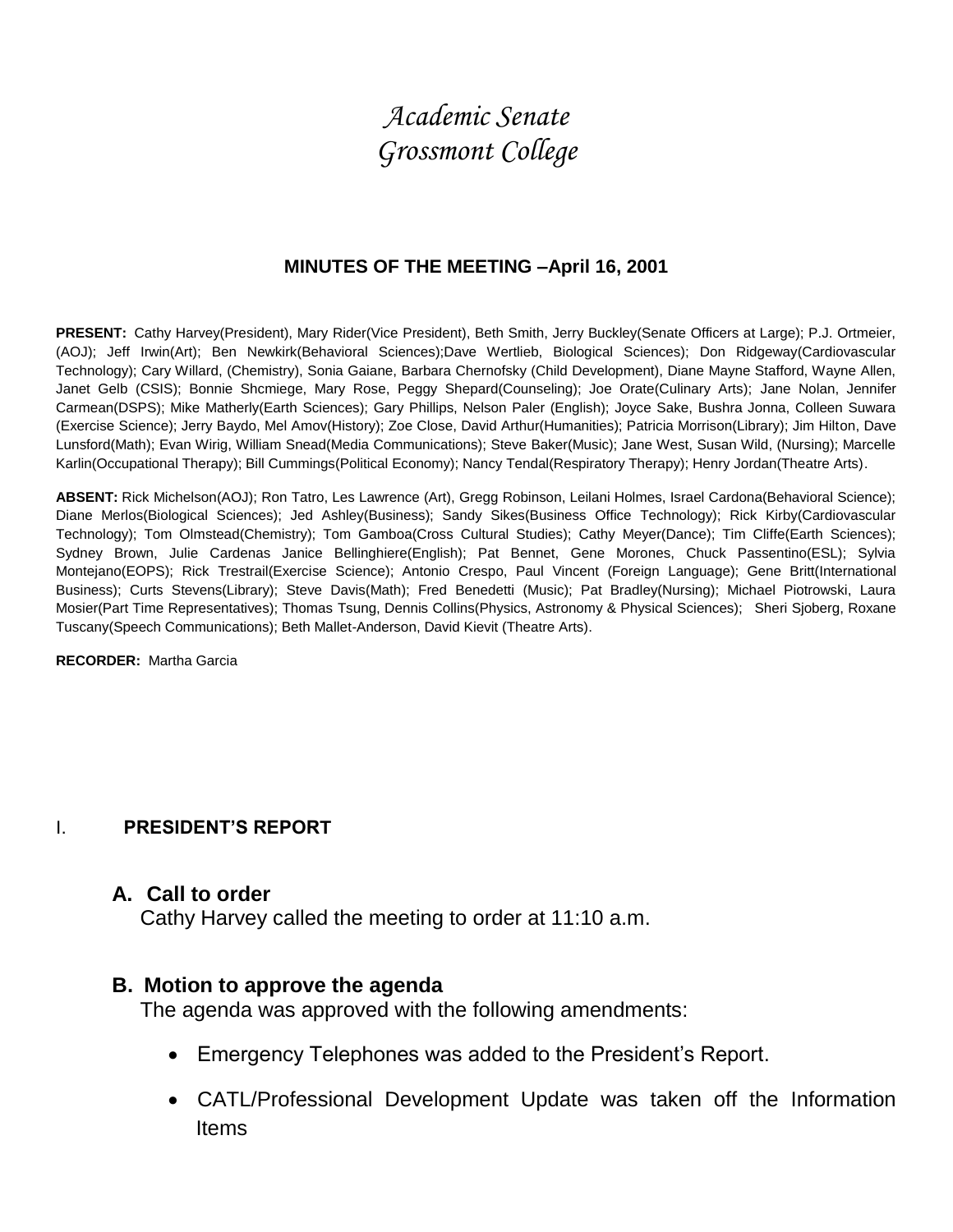The order of the agenda items was changed and the Committee Report was presented before the Information Items.

### **MSU Amov/Smith**

### **C. Motion to approve the minutes**

The March 19, 2001, Academic Senate minutes were approved as presented.

MSU Wertlieb/Smith

### **D. Distinguished Faculty Nomination**

Cathy Harvey referred to the Distinguished Faculty Award for 2000-2001 document attached to the agenda and asked senators to review the nominating process and to be aware of the timeline for nominations.

## **D. Student Services Program Review Committee**

Tom Foster announced to the senate the need of three faculty representatives for the Student Services Program Review Committee and explained the committee's charge and meeting schedule. A handout explaining the committee's charge, composition, and meeting schedule was distributed.

Rick Kirby, Marcelle Karlin, and Sonia Gaiane volunteered to serve on the committee.

# **E. Instructional Computing Committee**

Cathy Harvey presented the need of an Instructional Computing Committee Faculty Chair to replace Jerry Buckley, who has recently volunteered to serve as the co-chair on the Planning and Budget Council. Jerry encouraged senators to participate and explained the committee's charge and his main function as a member. Gary Phillips volunteered to serve on the committee.

# **F. Planning and Budget Council**

Because Jerry Buckley has volunteered to serve as co-chair on the Planning and Budget Council, Cathy announced the need of one senator to replace Jerry as a faculty representative. She distributed a handout explaining the committees charge, its composition, and meeting schedule.

Diane Mayne-Stafford, William Snead, and Hank Jordan volunteered.

### **G. Emergency Phones**

Beth Smith informed senators that emergency telephones will be installed in the classrooms. Installations are planned to start in the spring semester beginning with the 300 area. She distributed a handout entitled Grossmont Cuyamaca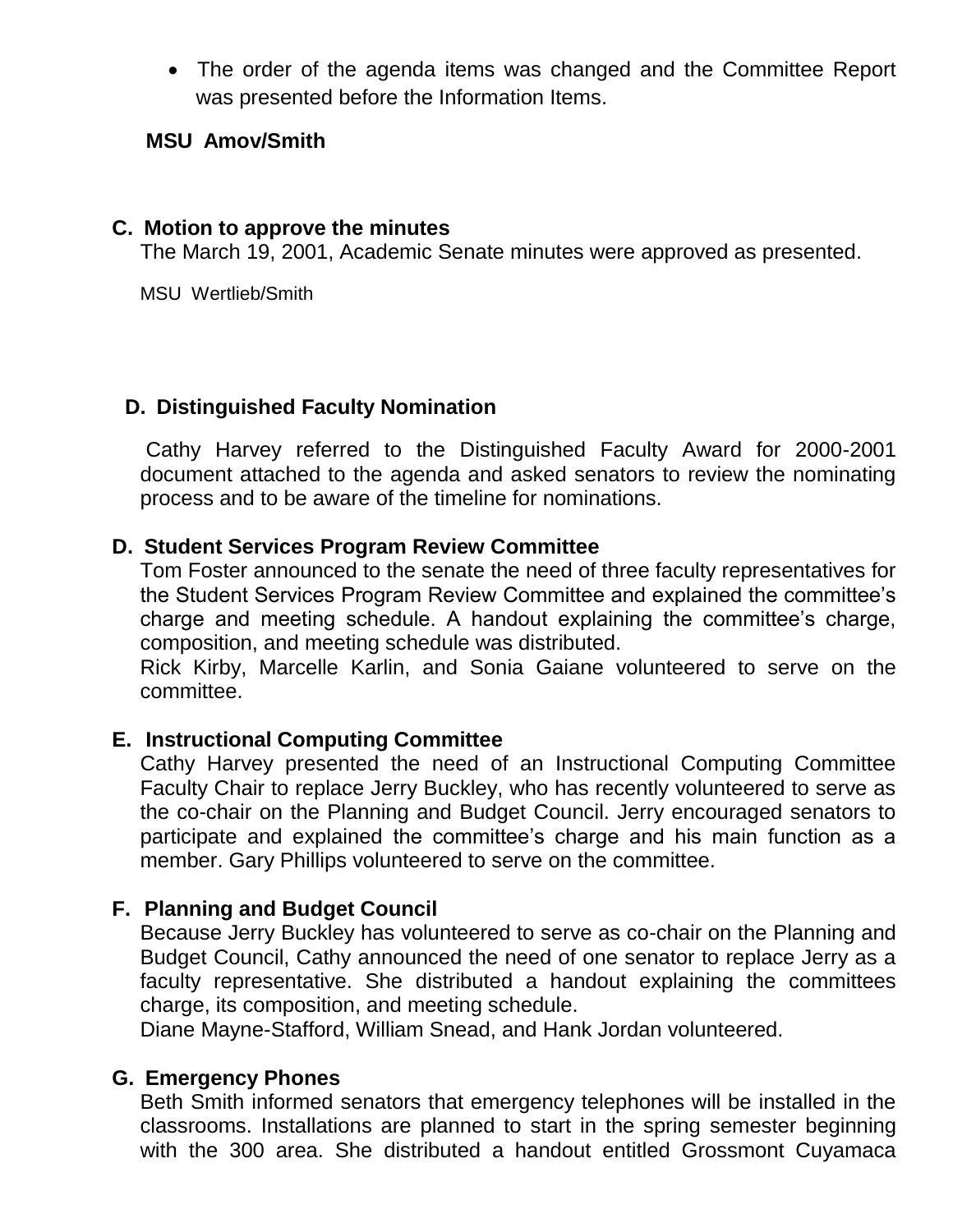Community College District Emergency Classroom Phones, which describes the telephones functions and calling procedures.

Cathy Harvey will share with the senate a document that she received from the chancellor outlining the steps to follow in the event of violence or a threat of violence.

## **II. ACTION ITEMS**

# **A. Committee Membership Endorsement**

# **Planning and Budget Council Faculty Co-Chair**

• Jerry Buckley – Cardiovascular Technology

### **MSU Wertlieb/Lunsford**

# **III. COMMITTEE REPORTS**

## **A. Program Review**

Dean Colli presented the Program Review Committee's Spring and Fall 1999 commendations and recommendations to the following departments:

- Geography, Geology, Oceanography
- Exercise Science/Wellness, Health Education
- Biology
- Physics, Astronomy, and Physical Science

### **IV. INFORMATION ITEMS**

# **A. Distance Education Policy**

Jerry Buckley asked senators to review the Distance Education Policy attached to the agenda and explained that for over two years a taskforce has been working with the Administration and Senate Presidents to update the proposed Distance Education Policy. He read the draft Distance Education Policy and asked senators to consider it.

Carl Fielden, Programs and Services Specialist from the Disabled Student Services Department suggested an amendment to the draft policy by adding *"and assistive computer technology"* at the end of the last paragraph.

Jerry Buckley will work with the Senate Officers Committee on incorporating the changes and will bring the policy for action to the next senate meeting.

### **B. Articulation Officer Announcement**

Jim Fenningham explained that the Transfer Center Coordinator and the College's Articulation Officer position which was assigned in the past for one person, has